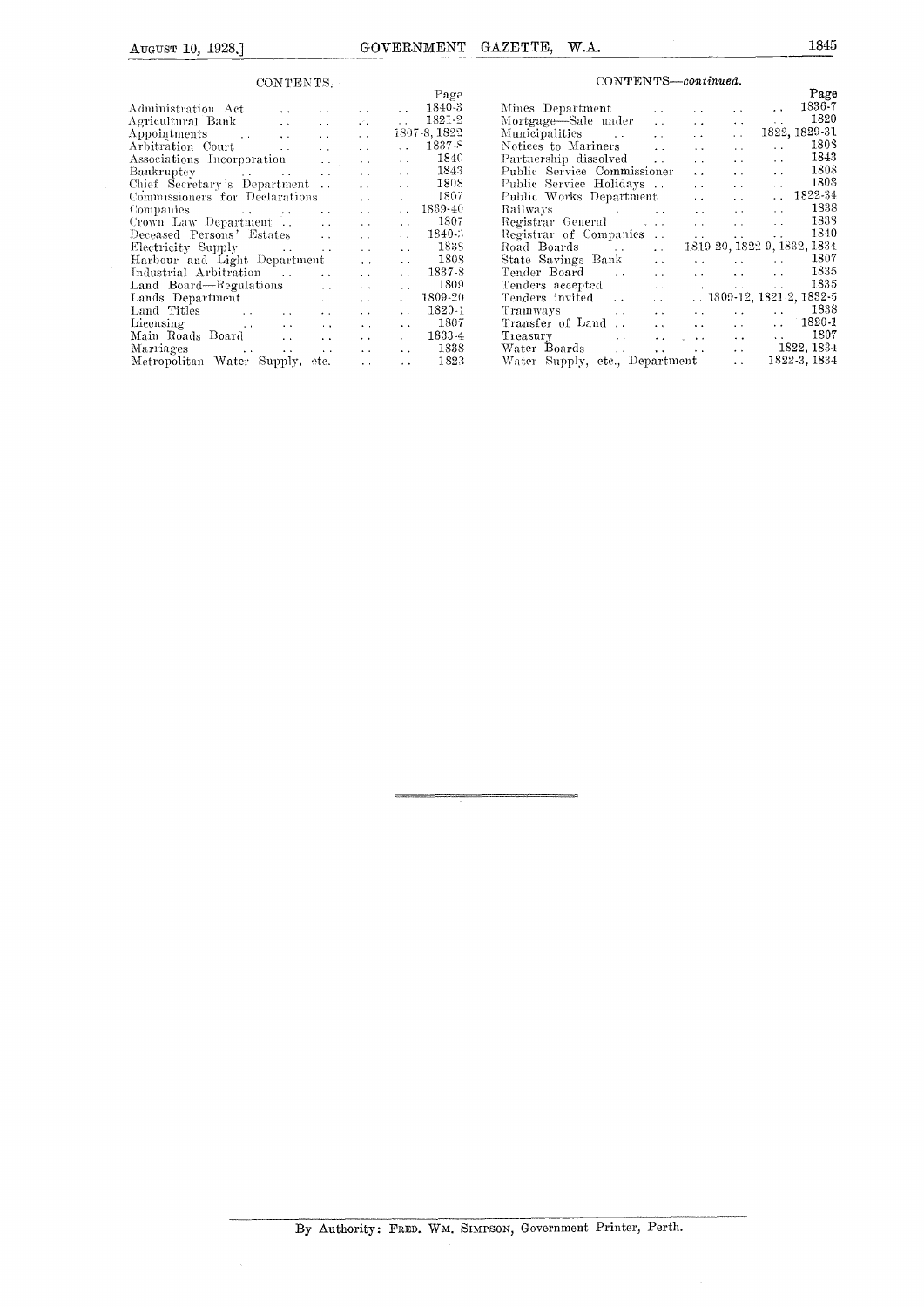

# Government Gazette

## PERTH, FRIDAY, 10 AUGUST 1928 No. 38

© STATE OF WESTERN AUSTRALIA

### **CONTENTS**

Administration Act Agricultural Bank Appointments Arbitration Court Associations Incorporation Bankruptcy Chief Secretary's Department Commissioners for Declarations Companies Crown Law Department Deceased Persons' Estates Electricity Supply Harbour and Light Department Industrial Arbitration Land Board—Regulations Lands Department Land Titles Licensing Main Roads Board Marriages Metropolitan Water Supply, etc. Mines Department Mortgage—Sale under Municipalities Notices to Mariners Partnerships dissolved Public Service Commissioner Public Service Holidays Public Works Department Railways Registrar General Registrar of Companies Road Boards State Savings Bank Tender Board Tenders accepted Tenders invited Tramways Transfer of Land Treasury Water Boards